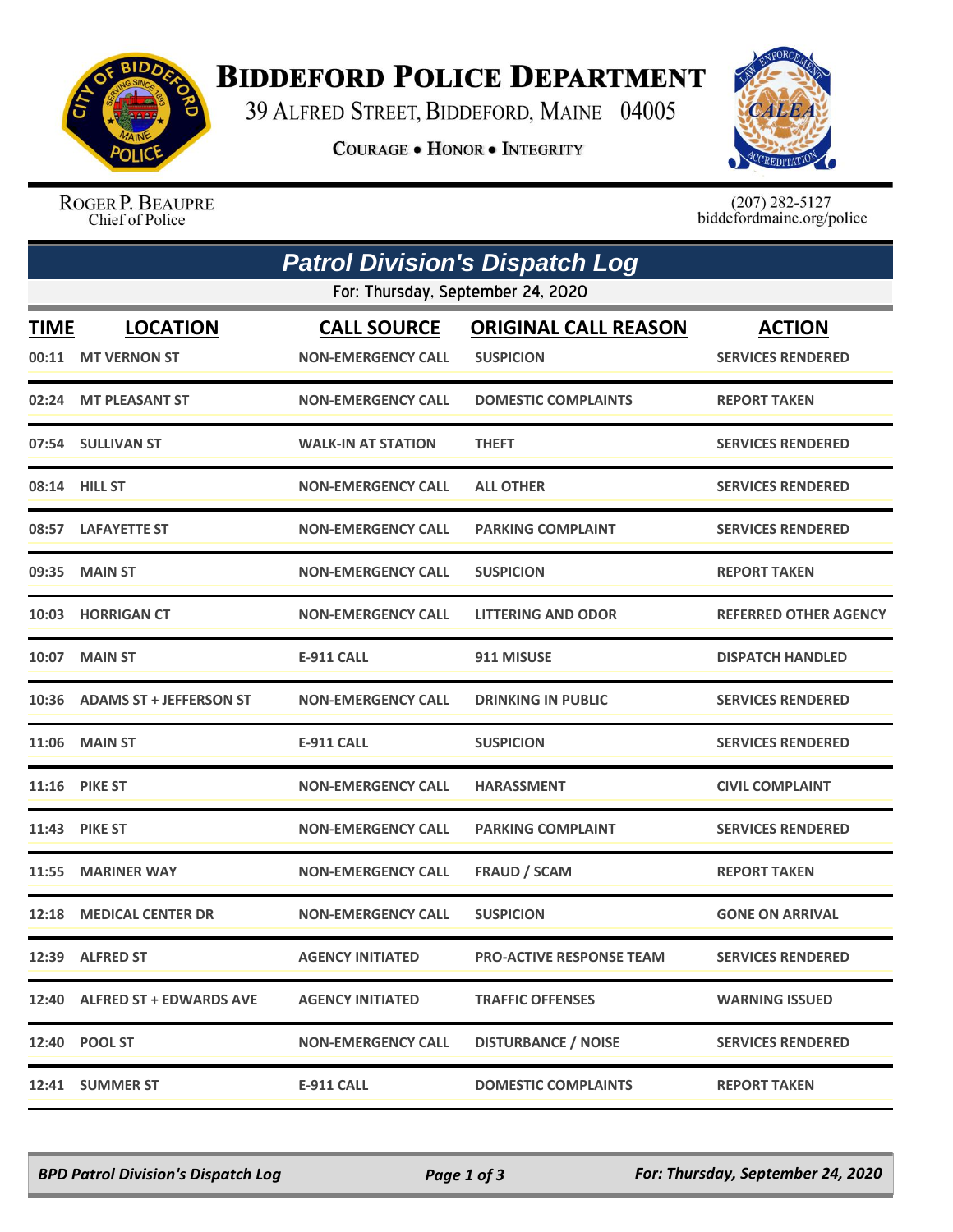| <b>TIME</b> | <b>LOCATION</b><br>12:57 EMERY ST + BACON ST                                                         | <b>CALL SOURCE</b><br><b>E-911 CALL</b> | <b>ORIGINAL CALL REASON</b><br><b>SUSPICION</b>                                                | <b>ACTION</b><br><b>NEGATIVE CONTACT</b> |  |  |
|-------------|------------------------------------------------------------------------------------------------------|-----------------------------------------|------------------------------------------------------------------------------------------------|------------------------------------------|--|--|
|             | 13:05 POOL ST                                                                                        | <b>NON-EMERGENCY CALL</b>               | <b>ANIMAL COMPLAINT</b>                                                                        | <b>REPORT TAKEN</b>                      |  |  |
| 13:10       | <b>CRESCENT ST</b>                                                                                   | <b>NON-EMERGENCY CALL</b>               | <b>SUSPICION</b>                                                                               | <b>SERVICES RENDERED</b>                 |  |  |
|             | 13:32 MAIN ST                                                                                        | <b>WALK-IN AT STATION</b>               | <b>BURGLARY OF A MOTOR VEHICLE</b>                                                             | <b>REPORT TAKEN</b>                      |  |  |
|             | 13:37 ALFRED ST                                                                                      | <b>NON-EMERGENCY CALL</b>               | <b>SUSPICION</b>                                                                               | REFERRED OTHER AGENCY                    |  |  |
|             | 13:38 RAYMOND ST                                                                                     | <b>NON-EMERGENCY CALL</b>               | <b>CIVIL COMPLAINT</b>                                                                         | <b>CIVIL COMPLAINT</b>                   |  |  |
|             | 14:02 BIRCH ST                                                                                       | <b>NON-EMERGENCY CALL</b>               | <b>VIOL PROTECTION FROM HARASSM NO VIOLATION</b>                                               |                                          |  |  |
|             | 14:12 SEVIGNY AVE                                                                                    | <b>NON-EMERGENCY CALL</b>               | <b>BURGLARY OF A MOTOR VEHICLE</b>                                                             | <b>SERVICES RENDERED</b>                 |  |  |
|             | 14:43 MAIN ST                                                                                        | <b>NON-EMERGENCY CALL</b>               | <b>HARASSMENT</b>                                                                              | <b>SERVICES RENDERED</b>                 |  |  |
| 14:58       | <b>MAIN ST</b>                                                                                       | <b>AGENCY INITIATED</b>                 | <b>PARKING COMPLAINT</b>                                                                       | <b>VSAC ISSUED</b>                       |  |  |
|             | 14:59 LINCOLN ST + MAIN ST                                                                           | <b>NON-EMERGENCY CALL</b>               | <b>DISTURBANCE / NOISE</b>                                                                     | <b>SERVICES RENDERED</b>                 |  |  |
|             | 15:19 LINCOLN ST                                                                                     | <b>NON-EMERGENCY CALL</b>               | <b>ALARM - COMMERCIAL FIRE</b>                                                                 | <b>FALSE ALARM</b>                       |  |  |
| 15:30       | <b>HILL ST + MAIN ST</b>                                                                             | <b>AGENCY INITIATED</b>                 | <b>TRAFFIC OFFENSES</b>                                                                        | <b>WARNING ISSUED</b>                    |  |  |
|             | 15:44 MAIN ST                                                                                        | <b>NON-EMERGENCY CALL</b>               | <b>CHECK WELFARE</b>                                                                           | <b>SERVICES RENDERED</b>                 |  |  |
|             | 16:54 SULLIVAN ST                                                                                    | <b>NON-EMERGENCY CALL</b>               | <b>PAPERWORK</b>                                                                               | <b>PAPERWORK SERVED</b>                  |  |  |
| 17:09       | <b>GEORGE ST</b>                                                                                     | <b>E-911 CALL</b>                       | <b>WARRANT ARREST</b>                                                                          | <b>ARREST(S) MADE</b>                    |  |  |
|             | OFFENDER: MICHAEL LEO MARCHAND  AGE: 64  RESIDENT OF: BIDDEFORD, ME<br><b>CHARGE: WARRANT ARREST</b> |                                         |                                                                                                |                                          |  |  |
|             | <b>17:20 MAIN ST</b>                                                                                 | <b>NON-EMERGENCY CALL</b>               | <b>DISTURBANCE / NOISE</b>                                                                     | <b>SERVICES RENDERED</b>                 |  |  |
|             | 18:02 ALFRED ST                                                                                      | <b>WALK-IN AT STATION</b>               | <b>PAPERWORK</b>                                                                               | <b>NO ACTION REQUIRED</b>                |  |  |
|             | 18:24 POOL ST                                                                                        | <b>AGENCY INITIATED</b>                 | <b>TRAFFIC OFFENSES</b>                                                                        | <b>WARNING ISSUED</b>                    |  |  |
|             | 18:25 HAZEL ST                                                                                       | <b>NON-EMERGENCY CALL</b>               | <b>JUVENILE OFFENSES</b>                                                                       | <b>SERVICES RENDERED</b>                 |  |  |
|             | 18:27 ALFRED ST + CLARK ST                                                                           | <b>AGENCY INITIATED</b>                 | <b>TRAFFIC OFFENSES</b>                                                                        | <b>WARNING ISSUED</b>                    |  |  |
|             | <b>18:41 HILL ST</b>                                                                                 | <b>AGENCY INITIATED</b>                 | <b>SUSPICION</b>                                                                               | <b>SERVICES RENDERED</b>                 |  |  |
|             | 19:10 PRECOURT ST + MOUNTAIN RD AGENCY INITIATED<br><b>CHARGE: FAILING TO OBTAIN DRIVERS LICENSE</b> |                                         | <b>TRAFFIC OFFENSES</b><br>OFFENDER: SAMANTHA G FAIRFIELD  AGE: 42  RESIDENT OF: KENNEBUNK, ME | <b>SUMMONS ISSUED</b>                    |  |  |

*BPD Patrol Division's Dispatch Log Page 2 of 3 For: Thursday, September 24, 2020*